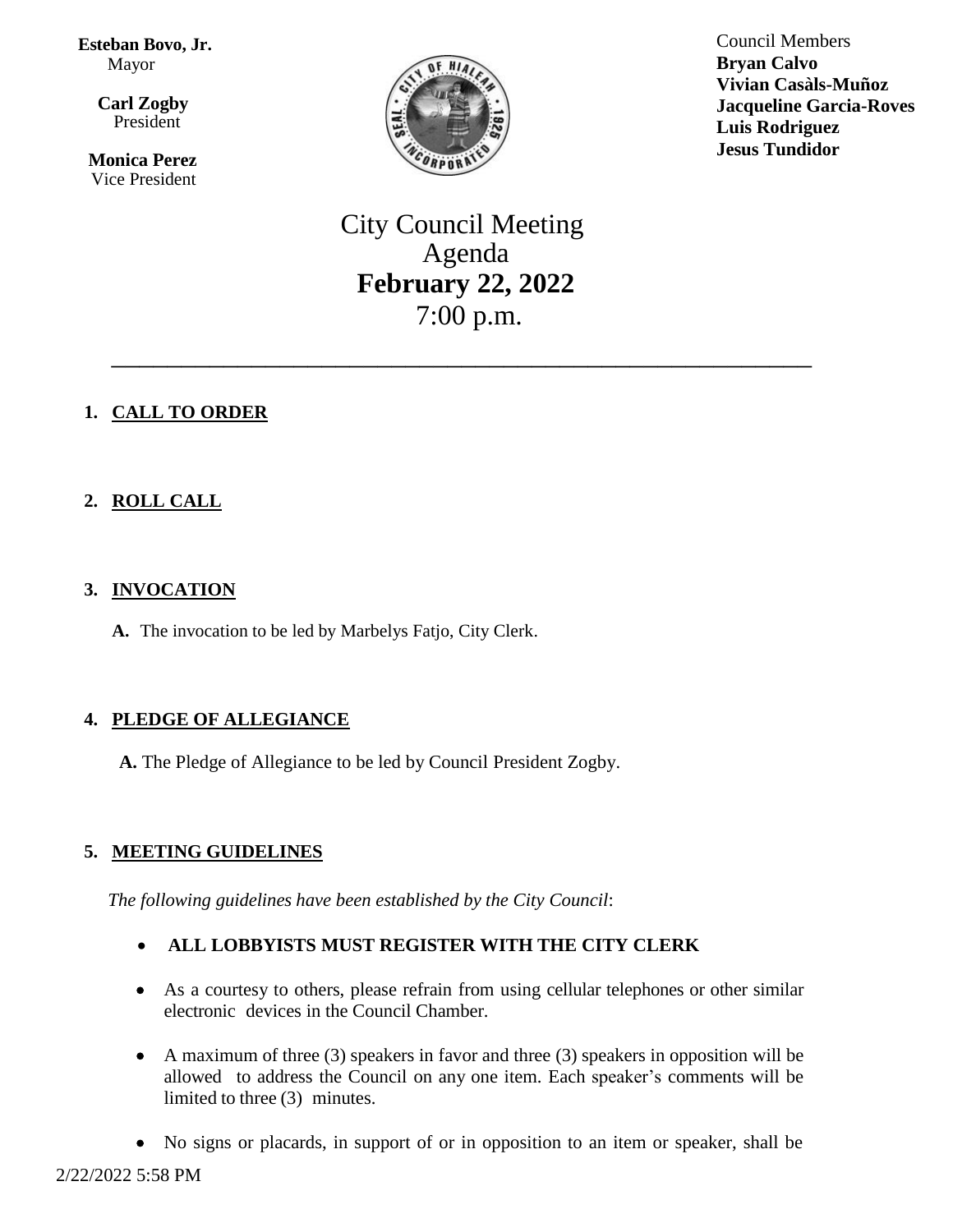permitted within the Council Chamber.

- Any person, whether participating via the web platform, telephonic conferencing or physical presence at City Hall, interested in making comments or posing questions on matters of public concern or on any item on the agenda, may do so during the meeting.
- Members of the public may address the City Council on any item pertaining to City business during the Comments and Questions portion of the meeting. A member of the public islimited to one appearance before the CityCouncil and the speaker's comments will be limited to three (3) minutes.
- The public can view public meetings on the City's Facebook page (@CityofHialeah).
- Members of the public may hear the meeting live through telephonic conferencing using any telephone or cellular phone service. A smart device or computer are not necessary to participate in the meeting if you join by phone.
- All persons participating via the web platform will be muted during the meeting until called upon to be heard. Participation through Zoom requires a computer or smart mobile device with a microphone and web camera. The participant may elect to participate in the meeting using audio only or appear through both audio and video. The video function of all participants appearing through video will be turned off until called upon to be heard.

### **6. PRESENTATIONS**

**A.** Mayor Bovo honors **Pastor Carlos Ortiz** with a key to the City of Hialeah. (MAYOR BOVO)

# **7. COMMENTS AND QUESTIONS**

### **8. ANNOUNCEMENT OF AMENDMENTS/CORRECTIONS TO THE AGENDA**

- The following items are **postponed** until the City Council Meeting of March 8, 2022:
	- o Consent Item N
	- o Consent Item S
	- o Administrative Item 10D
	- $O$  PZ 1
	- $O$  PZ 3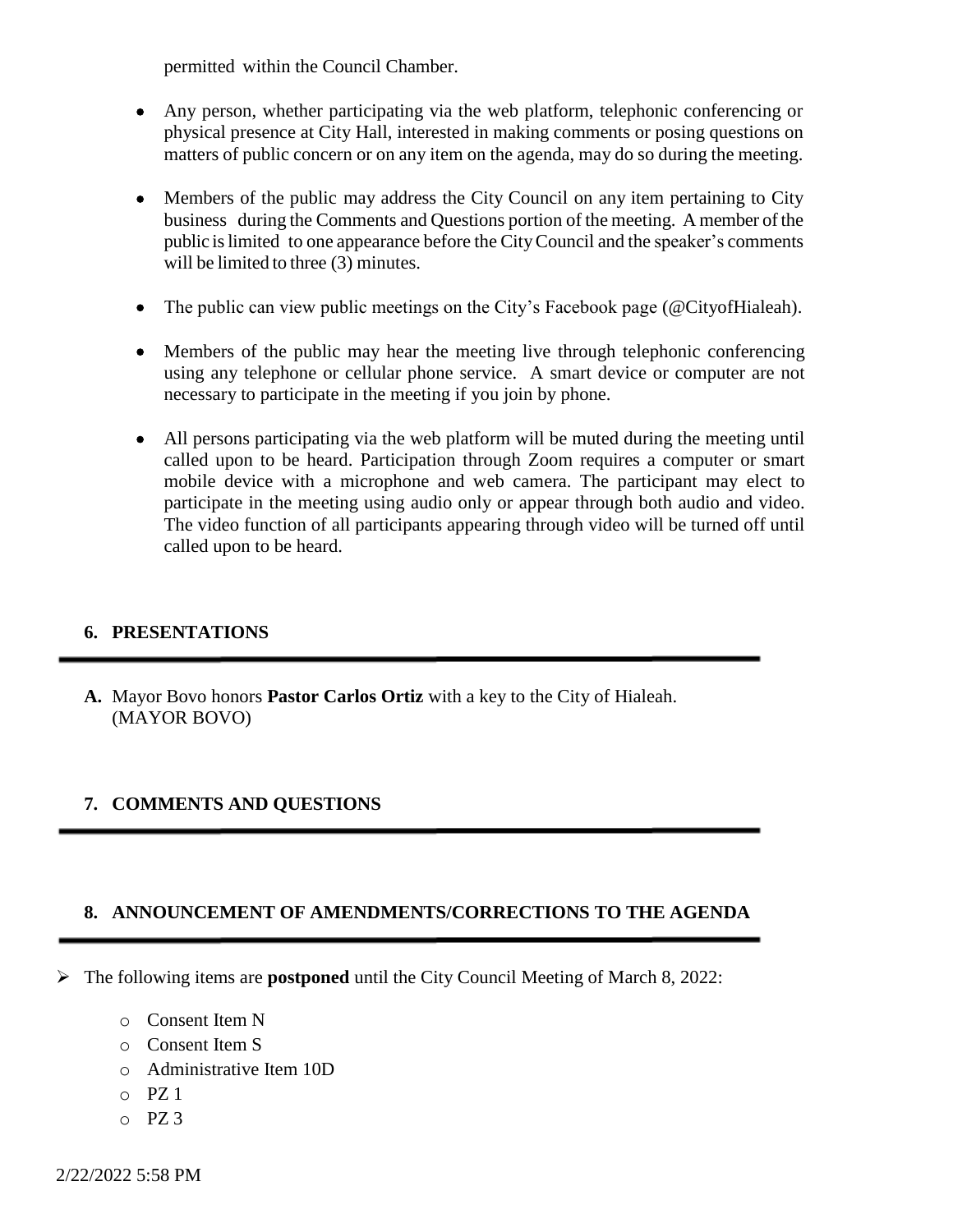- Item PZ 2 has been **postponed** until further notice.
- Consent Item U has been **added** to the agenda.
- The following items are **withdrawn** from today's agenda:
	- o Consent Item T
	- o Administrative Item 10A

## **9. CONSENT AGENDA**

*All items listed under Consent Agenda with letter designations are considered routine and will be enacted* by one motion. There will be no separate discussion of these items unless a Council Member, the Mayor or a resident so requests, in which case the item will be removed from the consent agenda and considered *along with the regular order of business.*

**A.** Request permission to approve the minutes of the City Council Meeting held on February 8, 2022.

(OFFICE OF THE CITY CLERK)

**B. RESOLUTION**: Proposed resolution approving the street naming at East Palm Court from East 34 Street to East 35 Street "Rene Leopoldo Ramos Way", with the cost of signage to be paid by the City, in his honor, as a Vietnam Veteran and role model in the City of Hialeah.

### (ADMINISTRATION)

*On February 11, 2022, the Historic Board approved Historic Board Resolution No. 2022-001 recommending the street naming.*

**C. RESOLUTION**: Proposed resolution re-naming Veteran's Park, located at 7900 West 32 Avenue to "Senator Roberto Casas-Veteran's Park" in honor of the Senator's public service legacy, with the cost of signage to be paid by the City; and providing for an effective date.

*On February 11, 2022, the Historic Board approved Historic Board Resolution No. 2022-002 recommending the re-naming of the park*

#### (ADMINISTRATION)

**D.** Request permission to issue a purchase order to REV RTC, Inc., doing business as Hall-Mark RTC, the sole source supplier of E-ONE built brand parts and service for the State of Florida, to purchase tools and parts for E-ONE fire apparatus, in a total cumulative amount not to exceed \$15,000.00. The funding for this expenditure is to be charged to the Fire Rescue Transportation Fund – Capital Outlay - Equipment Account No. 109.2000.522640.

### (FIRE DEPARTMENT)

2/22/2022 5:58 PM **E.** Request permission to utilize Lake County, Florida Contract No. 17-0606B – *Fire Equipment, Parts, Supplies, and Services*, contract which is effective until June 30, 2022, and issue a purchase order to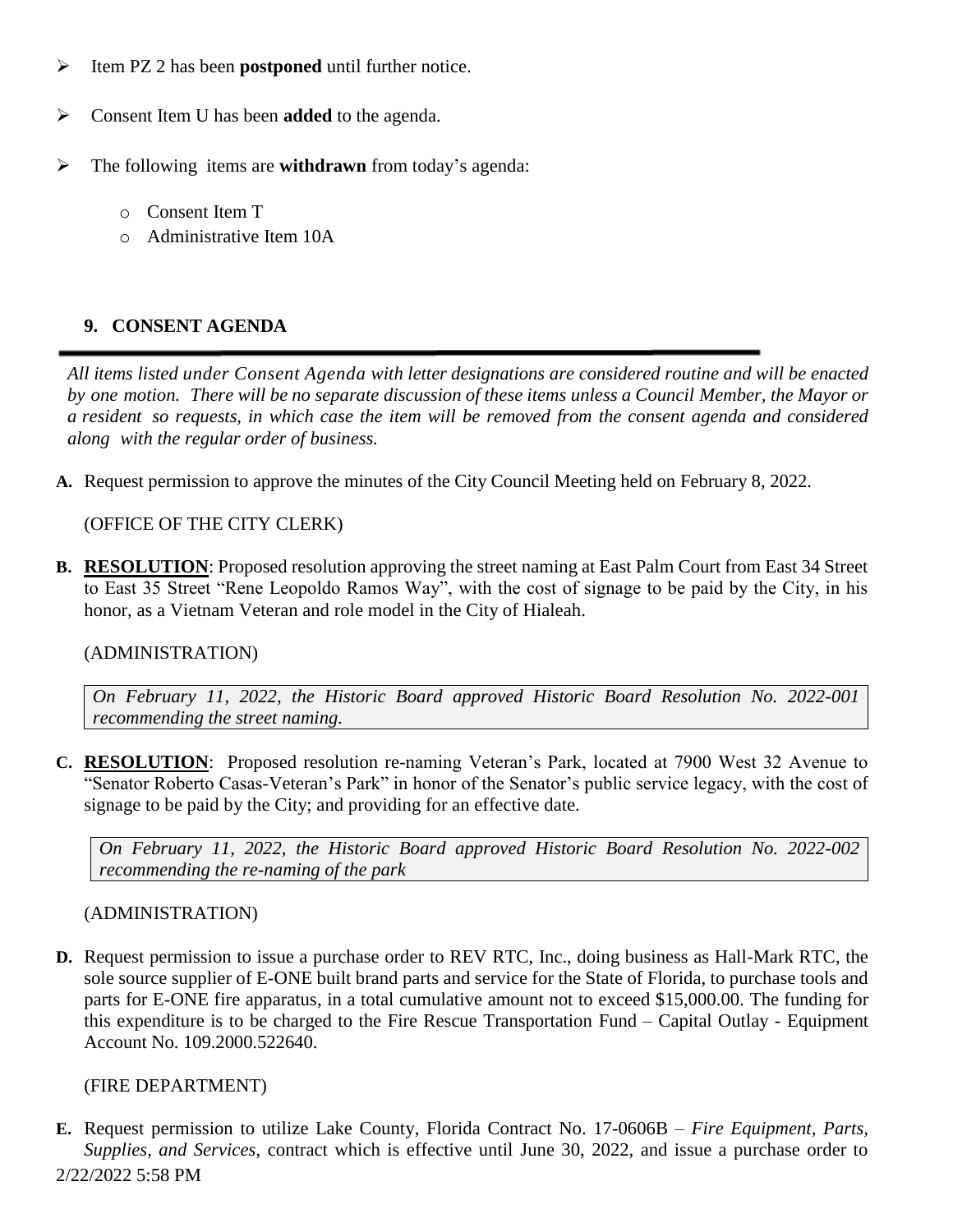Bennett Fire Products Company, Inc., to purchase personal protective equipment for firefighters, including bunker gear, boots, gloves and helmets in order to outfit the new fire recruits with safety gear, as well as to replace existing outdated bucker gear and equipment for all fire personnel, in a total cumulative amount not to exceed \$55,000.00. The funding for this expenditure is to be charged to the Fire Rescue Transportation Fund – Capital Outlay - Equipment Account No. 109.2000.522640.

### (FIRE DEPARTMENT)

**F.** Request permission to utilize the contract entered into pursuant to City of Miami Beach Invitation to Bid No. 2018-028-ND – *For Door Related Repair, Replacement and Preventive Maintenance*, contract which is effective through November 18, 2022, and issue a purchase order to Best Garage Doors, Inc., for the maintenance and repair of all overhead garage doors at fire stations on an as needed basis, in a total cumulative amount not to exceed \$20,000.00. The funding for this expenditure is to be charged to the Fire Rescue Transportation Fund – Repair & Maintenance - Building Account No. 109.2000.522461.

## (FIRE DEPARTMENT)

**G.** Request permission to issue a purchase order to REV RTC, Inc., doing business as Hall-Mark RTC, the sole source supplier of E-ONE built brand parts and service for the State of Florida, for repairs to out of service fire apparatus, in a total cumulative amount not to exceed \$15,000.00. The funding for this expenditure is to be charged to the Fire Rescue Transportation Fund – Repair & Maintenance - Vehicles Account No. 109.2000.522463.

### (FIRE DEPARTMENT)

**H.** Request permission to issue a purchase order to TEN-8 Fire & Safety, LLC, the exclusive dealer for the sale, service, parts and warranty of custom and commercial fire apparatus manufactured by Pierce in the states of Florida and Georgia, for repairs to the out of service Pierce Fire Trucks, in a total cumulative amount not to exceed \$25,000.00. The funding for this expenditure is to be charged to the Fire Rescue Transportation Fund – Repair & Maintenance - Vehicles Account No. 109.2000.522463.

### (FIRE DEPARTMENT)

**I.** Request permission to utilize Lake County, Florida Contract No. 17-0606G - *Fire Equipment Parts, Supplies, and Services,* contract that expires on June 30, 2022, and issue a purchase order to Municipal Emergency Services, Inc., to purchase firefighting tools and equipment, in a total cumulative expense amount not to exceed \$25,000.00. The funding for this expenditure is to be charged to the Fire Rescue Transportation Fund – Capital Outlay - Equipment Account No. 109.2000.522640.

### (FIRE DEPARTMENT)

**J.** Request permission to utilize Lake County, Florida Contract No. 17-0606D - *Fire Equipment Parts, Supplies and Services,* contract that expires on June 30, 2022*,* and issue a purchase order to Fisher Scientific Company L.L.C., to purchase SCBA breathing air equipment, such as face masks, air cylinders and SCBA Packs, in a total cumulative expense amount not to exceed \$20,000.00. The funding for this expenditure is to be charged to the Fire Rescue Transportation Fund– Repair & Maintenance- Capital Outlay Equipment Account No. 109.2000.522640. The funding for this expenditure is to be charged to the Fire Rescue Transportation Fund – Capital Outlay - Equipment Account No. 109.2000.522640.

### (FIRE DEPARTMENT)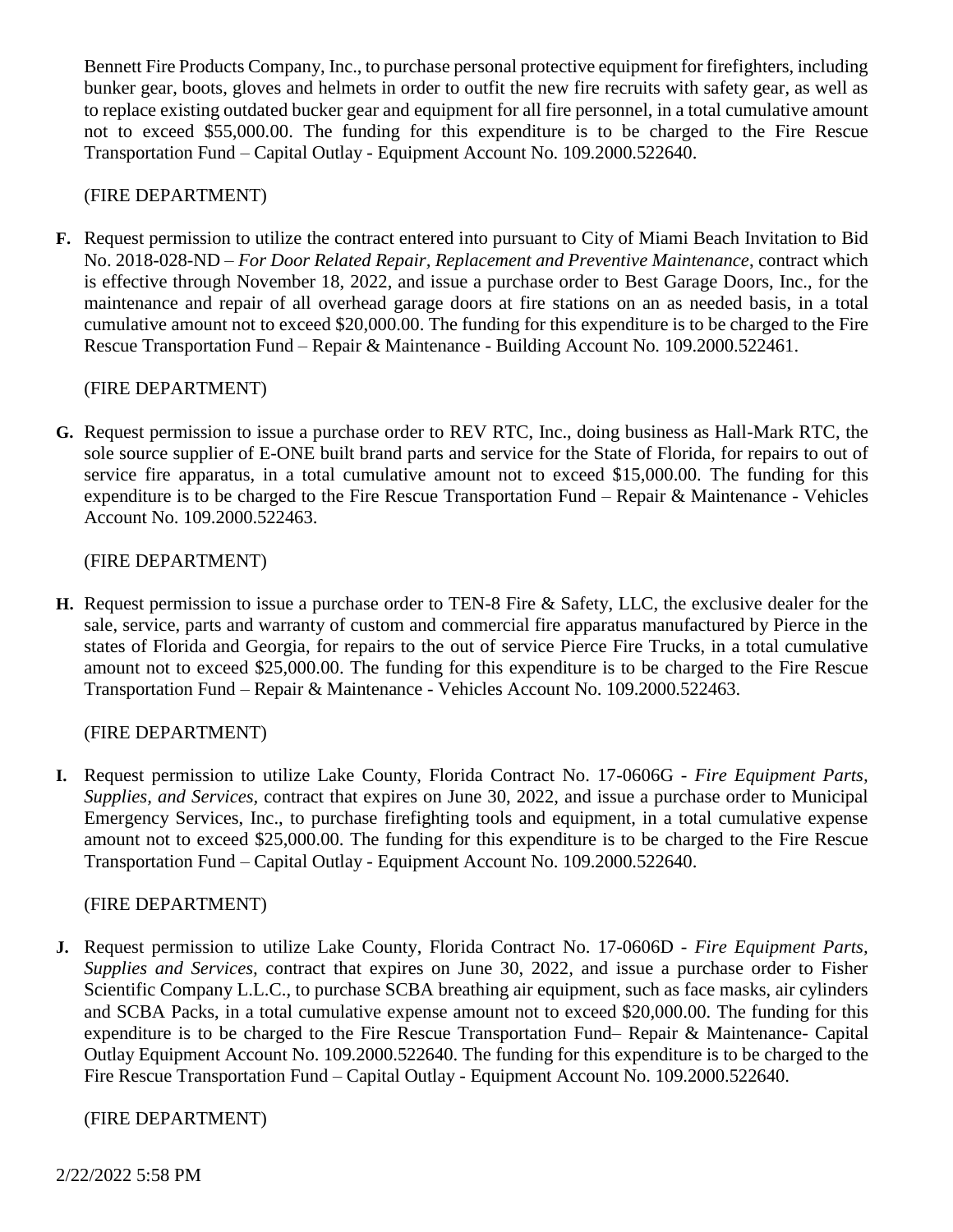**K.** Request permission to issue a purchase order to Zoll Medical Corporation, the only company that manufactures and markets the AutoPulse, to purchase Zoll Automatic CPR machines for the Emergency Medical Services (EMS) Division, in a total cumulative expense amount not to exceed \$25,062.85. The funding for this expenditure is to be charged to Fire Rescue Transportation Fund – Capital Outlay – Equipment Account No. 109.2000.522.640.

### (FIRE DEPARTMENT)

**L.** Request permission to waive competitive bidding, since it is advantageous to the City in that this vendor is the only Caterpillar Dealer located in Miami, Florida, and increase Purchase Order No. 2022-883, issued to Kelly Tractor Co, to purchase parts and service for the City's heavy equipment, such as excavators and backhoes, by an additional amount of \$35,000.00, for a total cumulative expense amount not to exceed \$50,000.00. The funding for this expenditure is to be charged to the General Fund – Inventory – Auto Parts Account No. 001.0000.141120.

## (FLEET AND MAINTENANCE DEPARTMENT)

**M.** Request permission to utilize City of Miami contract awarded pursuant to Invitation for Bid No. 781382(29) – *Citywide Sidewalk Repair and Replacement Services*, contract that is effective through July 29, 2023, and increase Purchase Order No. 2022-309, issued to G P E Engineering & General Contractor Corp., for the installation of sidewalks in the general field area of Cotson Park, by an additional amount of \$9,919.14, for a total cumulative expense amount not to exceed \$19,324.14. On October 21, 2021, the Department of Parks and Recreation opened a purchase order for \$9,405.00 to pay for this service based on an erroneous measurement of 1,500 square feet of sidewalk, but when the vendor physically measured onsite, the actual measurement is 3,082 square feet. The funding for this expenditure is to be charged to Park, Recreation and Open Spaces – Capital Outlay – Infrastructure Account No. 342.3130.572.630.

# (PARKS AND RECREATION DEPARTMENT)

**N.** Request permission to award Hialeah Invitation to Bid No. 2021-22-9500-00-001 – *Wastewater Collection System Rehabilitation*, to two vendors: (1) Insituform Technologies, LLC and (2) Miller Pipeline, LLC, lowest responsive and responsible bidders, in that Insituform Technologies, LLC is awarded one lining contract in the amount of \$7,522,696.30, and Miller Pipeline, LLC is awarded the second lining contract in the amount of \$7,522,696.30, for a total cumulative expense amount not to exceed \$15,045,392.00. The funding for this expenditure is to be charged to Coronavirus State and Local Fiscal Fund – Capital Outlay – Infrastructure Account No. 131.9540.536630.

# (DEPARTMENT OF PUBLIC WORKS)

# **ITEM IS POSTPONED UNTIL MARCH 8, 2022.**

**O.** Request permission to waive competitive bidding, since it is advantageous to the City in that this vendor has been providing staffing services to the City's Department of Public Works for several years and the Department of Public Works has decided to terminate the services with the vendor and hire the employees directly through the City, and issue a purchase order to Culmin Staffing Group Inc, for temporary employment services, in the amount of \$13,447.01, and further request permission to ratify payments already made to Culmin Staffing Group Inc without Council approval, as authorized by the Mayor, in the amount of \$16,972.33, for a total cumulative expense amount not to exceed \$30,419.34. The funding for this expenditure is to be charged to the Water & Sewers Division Fund – Contractual Services Account No. 450.9500.536340.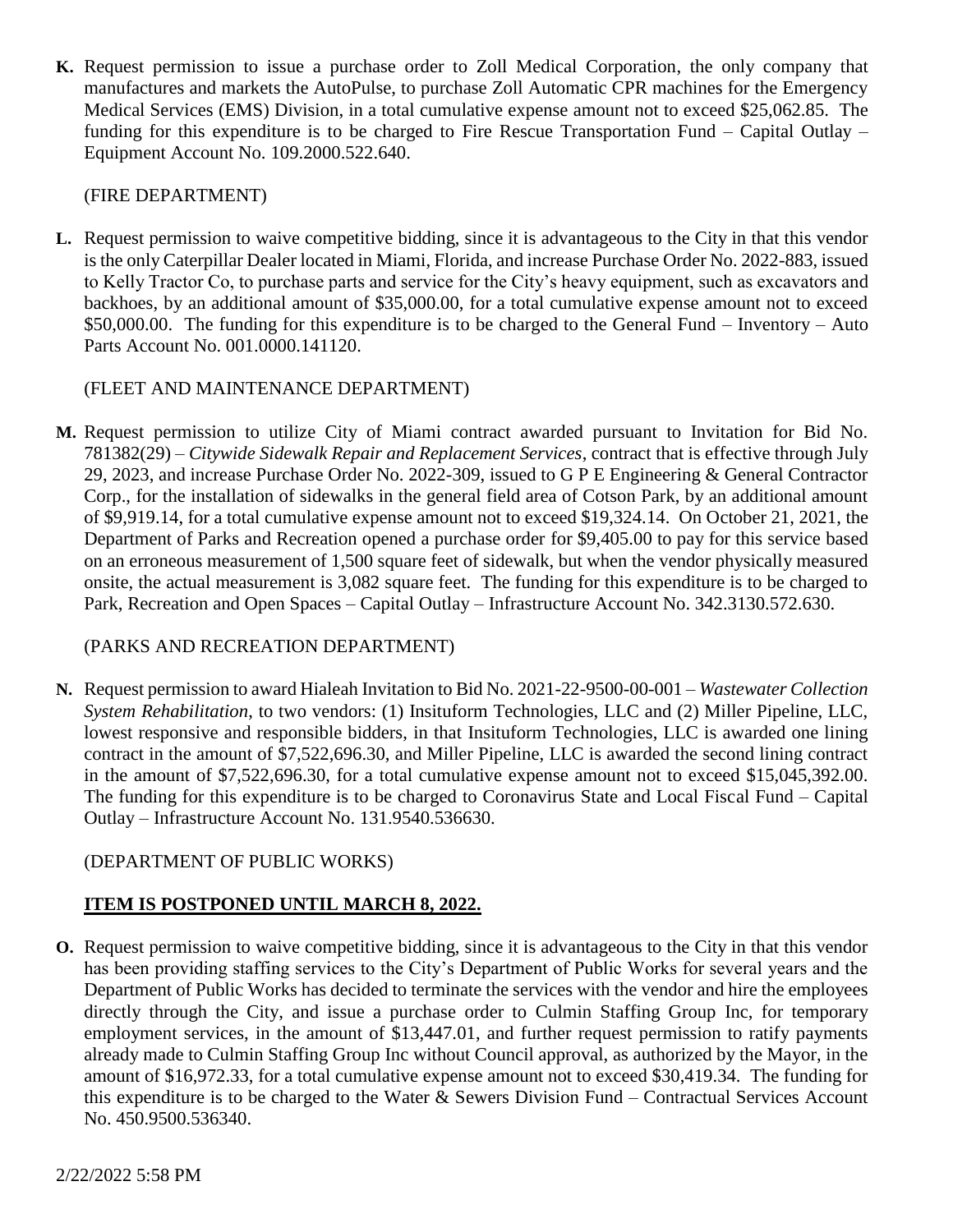#### (DEPARTMENT OF PUBLIC WORKS)

**P.** Request permission to utilize an agreement between the City of Cooper City and Laboratory Testing Services entered into pursuant to Invitation to Bid No. 2018-11-UTL – *Laboratory Testing Services*, contract that expires on October 9, 2022, and increase Purchase Order No. 2022-1167, issued to Advanced Environmental Laboratories, Inc., for the purchase of water quality testing, by an additional amount of \$70,000.00, for a new total cumulative expense amount not to exceed \$100,000.00. The funding for this expenditure is to be charged to Water & Sewers Division Fund – Professional Services – Water Quality Testing Account No. 450.9510.533315 after a transfer of \$70,000.00 from Water & Sewers Division Fund – Contingency Reserve Account No. 450.9500.536500.

### (DEPARTMENT OF PUBLIC WORKS)

**Q.** Request permission to increase Purchase Order No. 2022-927, issued to Core & Main LP, exclusive authorized distributor of Sensus products for the State of Florida, for the emergency purchase of five hundred and ninety (590) 5/8-inch water meters in order to replenish the stock room inventory due to the national supply chain shortages, as well as the high demands for meters due to new construction in the City, by an additional amount of \$47,100.00, for a new total cumulative amount not to exceed \$137,100.00. Further request permission to issue a purchase order to Core & Main LP, to purchase one hundred (100) 1-inch Sensus meters needed to support new construction, as well as to replenish the City's inventory, in a total cumulative amount not to exceed \$20,000.00. The funding for these expenditures is to be charged to Water & Sewers Division Fund – Inventory – Meters & Meter Boxes Account No. 450.0000.141004.

### (DEPARTMENT OF PUBLIC WORKS)

**R.** Request permission to issue a purchase order to SRS Engineering, Inc., for in-house engineering services from January 1, 2022 to March 31, 2022 while the City's hiring process is completed, in a total cumulative amount not to exceed \$42,396.00. The funding for this expenditure is to be charged to Water & Sewers Division Fund – Professional Services – Engineering Account No. 450.9500.536311.

### (DEPARTMENT OF PUBLIC WORKS)

**S.** Request permission to reject the bid received from Ric-Man Construction Florida, Inc. in response to Invitation to Bid No. 2021-22-9500-00-001 – *Wastewater Collection System Rehabilitation*, as nonresponsive and non-responsible.

# **FOR THE AWARD OF THE BID, PLEASE SEE CONSENT ITEM N.**

### **ITEM IS POSTPONED UNTIL MARCH 8, 2022.**

### (DEPARTMENT OF PUBLIC WORKS)

**T. RESOLUTION**: Proposed resolution authorizing the use of State Housing Initiatives Partnership (SHIP) Program funds under the SHIP Safe Home Project in an amount not to exceed \$250,000.00 to conduct residential demolition and reconstruction of the home of Juan C. and Karla A. Balbastro, an approved strategy under the Local Housing Assistance Plan (LHAP) for funding years 2019-2020, 2020-2021, 2021- 2022, as set forth in Exhibit "1"; authorizing the Mayor and his designee, to execute any and all agreements in furtherance of the project on behalf of the City, and providing for an effective date.

### (DEPARTMENT OF GRANTS AND HUMAN SERVICES)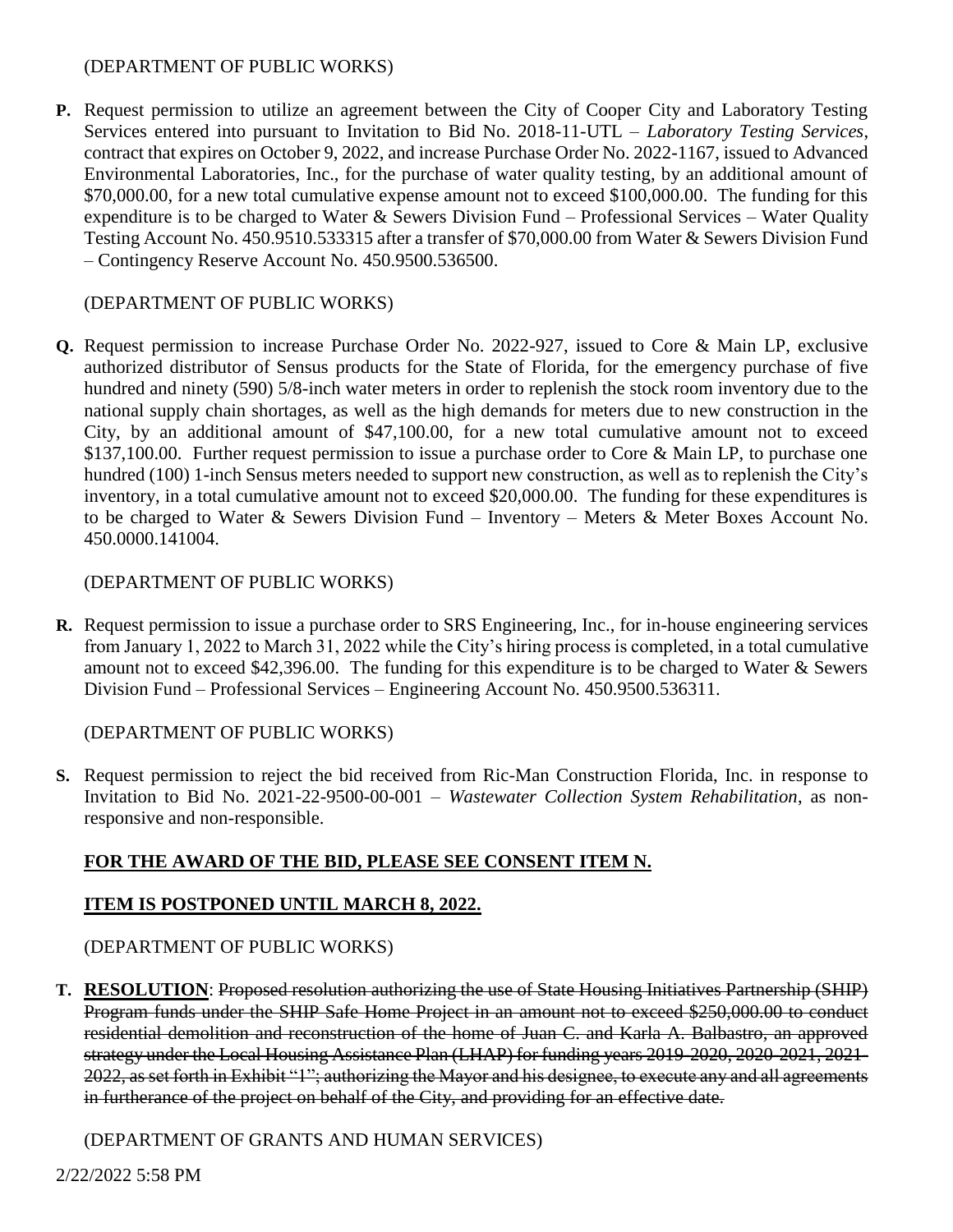#### **ITEM IS WITHDRAWN**

**U.** Request from 305 Day Holdings Group LLC, doing business as 305 Day, with an address of 4770 Biscayne Boulevard, Suite 900, Miami, Florida 33137, for an event permit to host the 9<sup>th</sup> Annual 305 Day Block Party, to be held on Saturday, March 5, 2022, beginning at 1:00 p.m. and ending at 11:00 p.m., to be held at Factory Town located at 4800 Northwest  $37<sup>th</sup>$  Avenue, Hialeah, Florida 33142, expecting approximately 3,000 attendees, subject to the recommendations of the Hialeah Police Department and the Hialeah Fire Department.

(OFFICE OF THE CITY CLERK)

### **10. ADMINISTRATIVE ITEMS**

**10 A. ORDINANCE:** Second reading and public hearing of proposed ordinance amending Chapter 70 entitled "Retirement and Pensions", Article VII. "Elected Officials", Division 1 "Generally", Section 70-529 "Oversight Committee" of the Code of Ordinances of the City of Hialeah, to eliminate the Finance Director and Council Member as Oversight Committee Members; providing for appointment of the City Treasurer by the City if the City Clerk is not a member of the Elected Officials Retirement System; and providing for retention of a financial or pension advisor by the committee; repealing all ordinances or parts of ordinances in conflict herewith; providing penalties for violation hereof; providing for severability clause; providing for inclusion in the code; and providing for an effective date.

(ADMINISTRATION)

*On February 8, 2022, the item was postponed until February 22, 2022.*

*On January 25, 2022, the item was approved on first reading by the City Council.*

*On January 11, 2022, the item was postponed by the administration until January 25, 2022.*

#### **ITEM WITHDRAWN**

**10 B. RESOLUTION:** Proposed resolution appointing Acting Councilmember **Vivian Casáls-Muñoz** to the Oversight Committee of the City of Hialeah Elected Officers' Retirement Trust to serve concurrently with the remaining portion of the term to which she was appointed by Hialeah, Fla. Resolution 2022-017 (February 8, 2022).

(ADMINISTRATION)

**10 C. ORDINANCE:** Second reading and public hearing of proposed ordinance amending Chapter 98 entitled "Zoning", Article VII entitled "Concurrency Management System", Division 1 "Generally", creating Sections "98-2397 through 98-2400"; establishing a pre-application process for land use applications; repealing all ordinances or parts of ordinances in conflict herewith; providing penalties for violation hereof; providing for a severability clause; providing for inclusion in the Code; and providing for an effective date.

(PLANNING AND ZONING)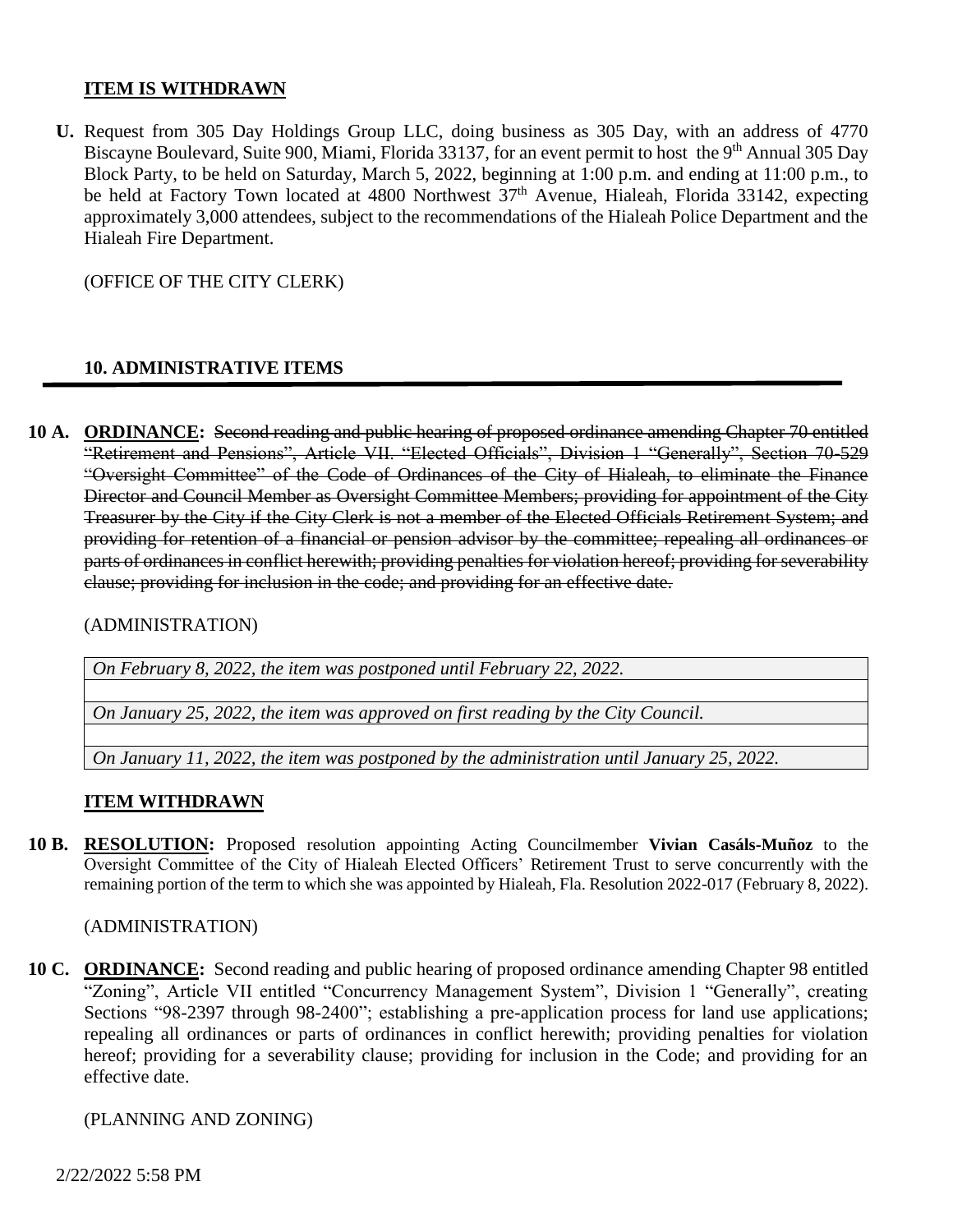*On February 8, 2022, the item was approved on first reading by the City Council.*

**10 D. ORDINANCE:** Second reading and public hearing of proposed ordinance amending the Hialeah Code of Ordinances Chapter 18, entitled "Businesses", Article VI. "Peddlers, Solicitors, Itinerant Vendors", Division 2. "Peddlers, Itinerant Vendors"; §18-311 "Retail Sales from Tents"; allowing retail tent sales other than the sale of Christmas trees and fireworks as a special event; allowing for a Farmers' Market; repealing all ordinances or parts of ordinances in conflict herewith; providing for penalties for violation hereof; providing for a severability clause; providing for inclusion in the code; and providing for an effective date.

(ADMINISTRATION)

*On February 8, 2022, the item was approved on first reading by the City Council.*

*On January 25, 2022, the item was postponed by the administration until February 8, 2022.*

*On January 11, 2022, the item was postponed by the administration until January 25, 2022.*

## **ITEM IS POSTPONED UNTIL MARCH 8, 2022.**

**10 E. ORDINANCE:** First reading of proposed ordinance amending its Comprehensive Plan by replacing in its entirety the existing recreation and open space element data, inventory and analysis section attached as Exhibit "A" with a new data, inventory and analysis section attached as Exhibit "B" and with updated goals, objectives, and policies attached as Exhibit "C"; and providing for an effective date.

(ZONING)

*On February 8, 2022, the City Council postponed the item on first reading until February 22, 2022.*

**10 F. ORDINANCE**: First reading of proposed ordinance approving the abandonment of the triangular portion identified in the sketch attached as Exhibit "A" located to the north and west of the single-family home located at **3380 West 7 Avenue**, **Hialeah, Florida**; repealing all ordinances or parts of ordinances in conflict herewith; providing penalties for violation hereof; providing for a severability clause; and providing for an effective date.

(ADMINISTRATIVE)

**10 G.** Proposed resolution appointing City of Hialeah Council Member, Bryan Calvo, as the City's representative to the Miami-Dade County League of Cities.

(ADMINISTRATIVE)

**10 H.** First reading of proposed ordinance amending Chapter 50 of the City of Hialeah Code of Ordinances entitled "Housing", creating a new Article IV, entitled "Rental Housing", Section 50-121; "Written Notice Required to Increase Rent and Terminate a Tenancy", establishing a required notice period, to which all residential landlords must comply, prior to increasing the rental rate of tenants above a certain percentage and terminating a tenancy; repealing all ordinances or parts of ordinances in conflict herewith; providing for penalties for violation hereof; providing for a severability clause; providing for inclusion in the code, and providing for an effective date.

2/22/2022 5:58 PM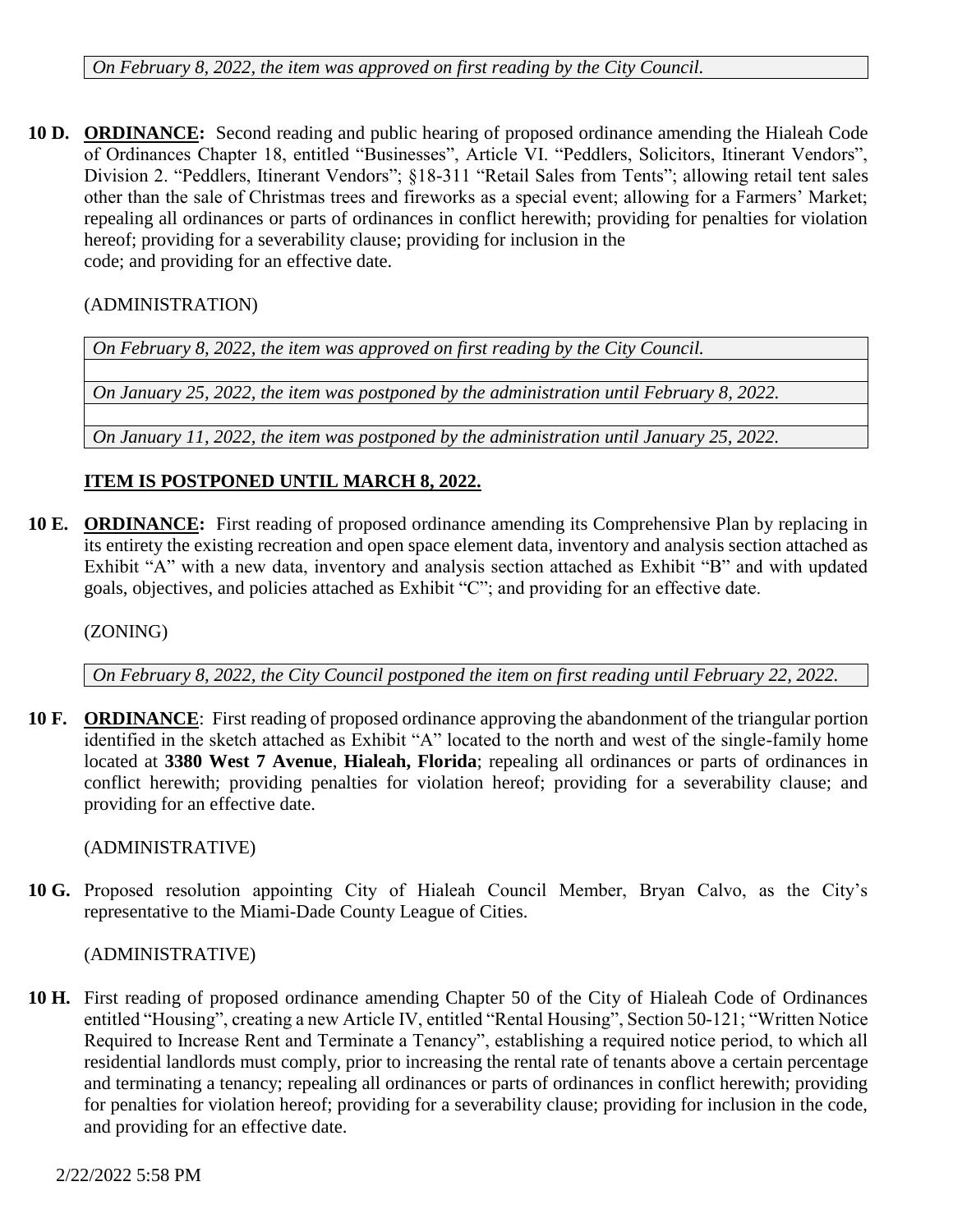## **11. BOARD APPOINTMENTS**

**11 A.** Proposed resolution appointing **Abdel Jimenez** as a member of the Planning and Zoning Board for a two (2)-year term ending on February 23, 2024.

(COUNCIL MEMBER CALVO)

**11 B.** Proposed resolution appointing **Maria M. Negron Gonzales** to the Veteran's Affairs Board of the City of Hialeah for a (2)-year term ending on February 23, 2024.

(COUNCIL VICE PRESIDENT PEREZ)

**11 C.** Proposed resolution appointing **Hillary Marrero** to the Youth Advisory Board of the City of Hialeah for a (2)-year term ending on February 23, 2024.

(COUNCIL MEMBER RODRIGUEZ)

**11 D.** Proposed resolution appointing **Laura Sainz** to the Youth Advisory Board of the City of Hialeah for a (2) year term ending on February 23, 2024.

(COUNCIL VICE PRESIDENT PEREZ)

#### **12. UNFINISHED BUSINESS**

#### **13. NEW BUSINESS**

#### **14. ZONING**

#### **PLANNING AND ZONING**

**PZ 1.** Second reading and public hearing of proposed ordinance granting a Conditional Use Permit (CUP) pursuant to Hialeah Code of Ordinances § 98-181 to allow an elementary school including kindergarten, first grade and second grade within a 950 square foot bay, with a maximum of 25 students and 3 teachers, in conjunction with the existing daycare accommodating 28 children and 4 teachers within a contiguous 1,900 square foot bay. **Property located at 6815-6895 West 4 Avenue, Bays 6879, 6873 and 6887, Hialeah, zoned C-2 (Liberal Retail Commercial District).** Repealing all ordinances or parts of ordinances in conflict herewith; providing penalties for violation hereof; providing for a severability clause; and providing for an effective date.

2/22/2022 5:58 PM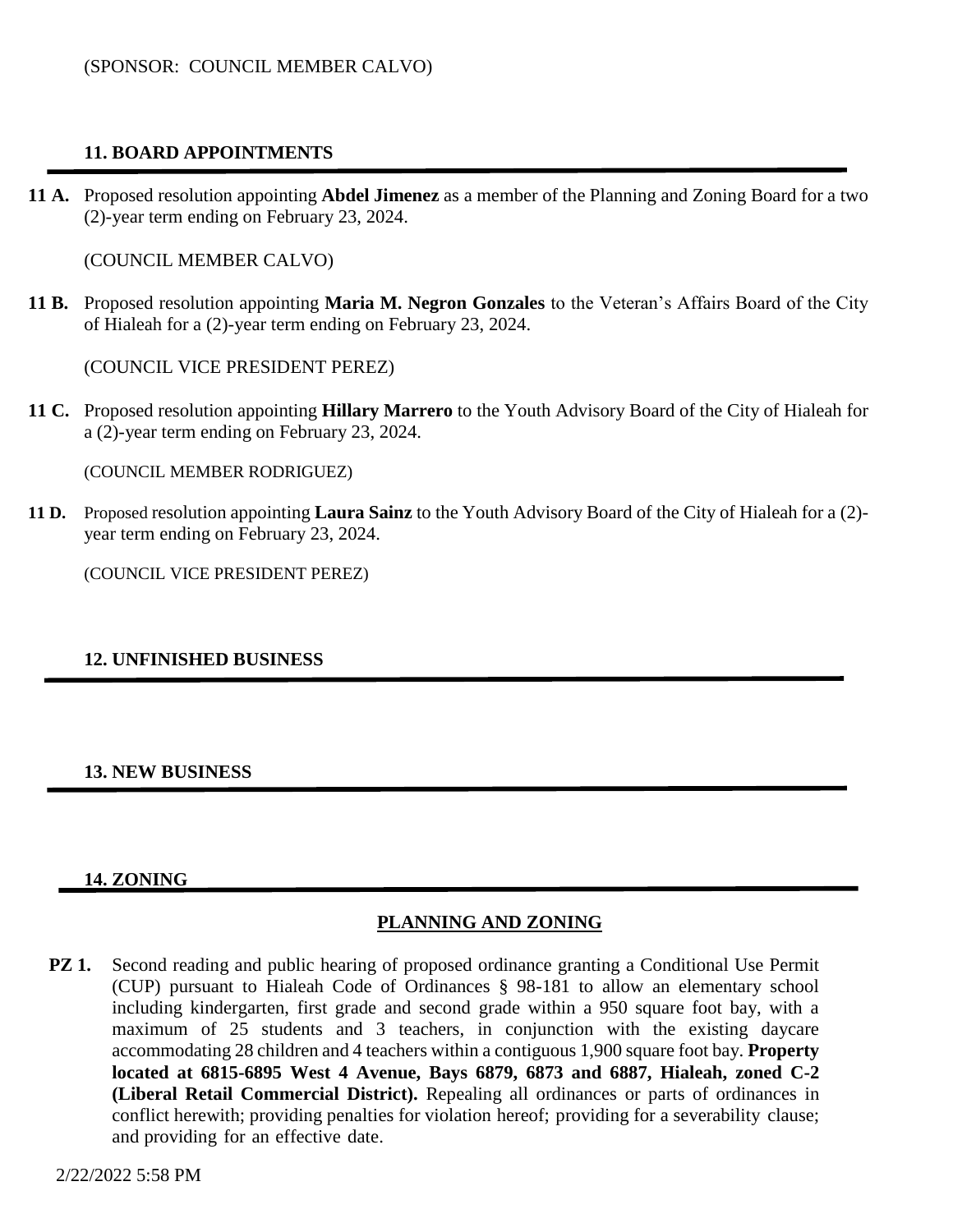*On January 25, 2022, the item was postponed until February 8, 2022, per the applicant's request.*

*On January 11, 2022 the item was postponed until January 25, 2022 per the applicants request.*

*On December 14, 2021, the City Council approved the item on first reading. Second reading and public hearing was scheduled for January 11, 2022.*

*On December 8, 2021, the Planning and Zoning Board recommended approval of the item.*

*Planner's Recommendation: Approval.*

*Property Owners: (1) Tevere Apartments LLC (2) Victor J. Barone TRS, 2014 Barone Family Trust (3) Vivian Barone TRS (4) Pasqueale Digiorgio, 1471 Agua Avenue, Coral Gables, Florida 33156*

### **ITEM IS POSTPONED UNTIL MARCH 8, 2022.**

**PZ 2.** Second reading and public hearing of proposed ordinance granting a variance permit to allow 6 parking spaces, where 11 parking spaces are required and variance to allow a waiver of minimum landscape requirements, allowing 2 feet landscape buffer, where 7 feet are required; and allowing for the mitigation of two trees pursuant to Hialeah Code of Ordinances § 98-2233, by paying for two trees to be planted elsewhere in the City, all contra to Hialeah Code of Ordinances § 98- 2189(7) and City of Hialeah Landscape Manual, updated July 9, 2015, ¶ (D)(7). **Property located at 223 West 27 Street, Hialeah, zoned M-1 (Industrial District).** Repealing all ordinances or parts of ordinances in conflict herewith; providing penalties for violation hereof; providing for a severability clause; and providing for an effective date.

*On February 8, 2022, the item was postponed until February 22, 2022.*

*On January 25, 2022, the City Council approved the item on first reading. Second reading and public hearing is scheduled for February 8, 2022.*

*On January 12, 2022, the Planning and Zoning Board recommended approval of the item with the condition that the proffered improvements are built within 90 days, and subject to the proposed business hours proffered in a Declaration of Restrictive Covenants.*

*Planner's Recommendation: Approve with conditions.* 

*Property Owners: Orlando & Magaly Carballosa, 875 West 30 Street, Hialeah, Florida 33012.*

# **ITEM IS POSTPONED UNTIL FURTHER NOTICE.**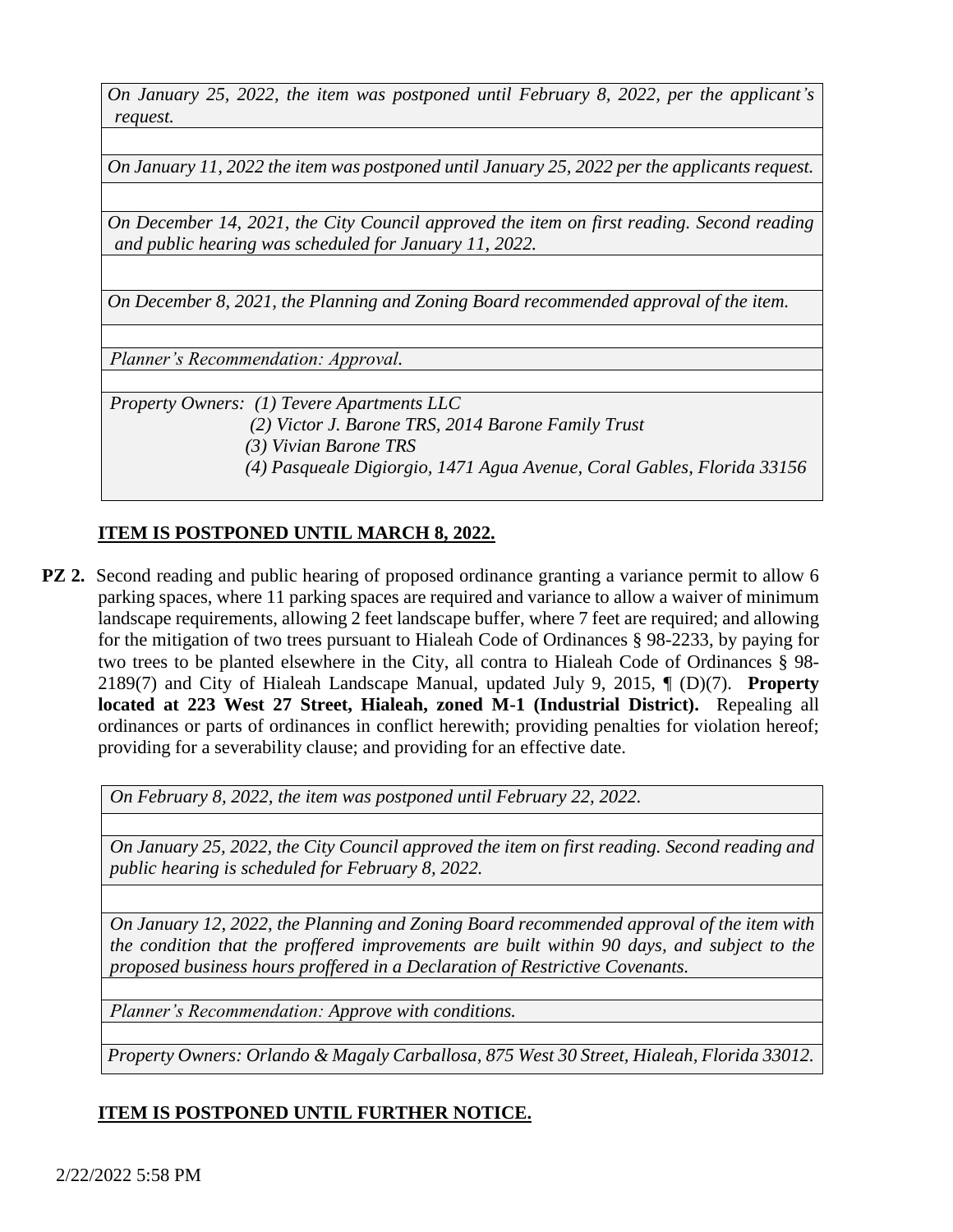**PZ 3.** Second reading and public hearing of proposed ordinance granting a Conditional Use Permit (CUP) pursuant to Hialeah Code of Ordinances § 98-181 to allow a 96-student K-5 grade school in conjunction with an existing 78-student daycare with a total of 9 staff members; and allow 126 parking spaces, where 186 parking spaces are required; contra to Hialeah Code of Ordinances § 98-2189(9). **Property located at 5916 West 16 Avenue, Hialeah, zoned C-2 (Liberal Retail Commercial District).** Repealing all ordinances or parts of ordinances in conflict herewith; providing penalties for violation hereof; providing for a severability clause; and providing for an effective date.

*On February 8, 2022, the item was postponed until February 22, 2022.* 

*On January 25, 2022, the City Council approved the item on first reading. Second reading and public hearing was scheduled for February 8, 2022.*

*Registered Lobbyist: Ceasar Mestre, Esq., 8105 NW 155 Street, Miami Lakes, Florida 33016 on behalf of New Aladdin Learning Center Inc.* 

*On January 12, 2022, the Planning and Zoning Board recommended approval of the item.*

*Planner's Recommendation: Approval.*

*Property Owner: Malecon Plaza Inc., Nilo Ventura Sr. and Hector Ventura, 2087 West 76 Street, Hialeah, Florida 33016.*

# **ITEM IS POSTPONED UNTIL MARCH 8, 2022.**

### **15. LAND USE**

**LU 1.** Second reading and public hearing of proposed ordinance amending the Future Land Use Map from Residential Office District to Commercial District. **Properties located at 4915 East Palm Court, 4935 East Palm Court and 4910 East 1 Avenue And 4930 East 1 Avenue, Hialeah, Florida, zoned R-1 (One-Family District) and RO (Residential Office)**. Repealing all ordinances or parts of ordinances in conflict herewith; providing penalties for violation hereof; providing for a severability clause; and providing for an effective date.

*On February 8, 2022, the item was approved on first reading by the City Council.*

*On January 26, 2022, the Planning and Zoning Board recommended approval of the item.*

*Planner's Recommendation: Approval.*

*Property Owner: Juan Sarol M.D., P.A., 85 East 49 Street, Hialeah, Florida 33013. Maray Rocher M.D., P.A, 87 East 49 Street, Hialeah, Florida 33013.*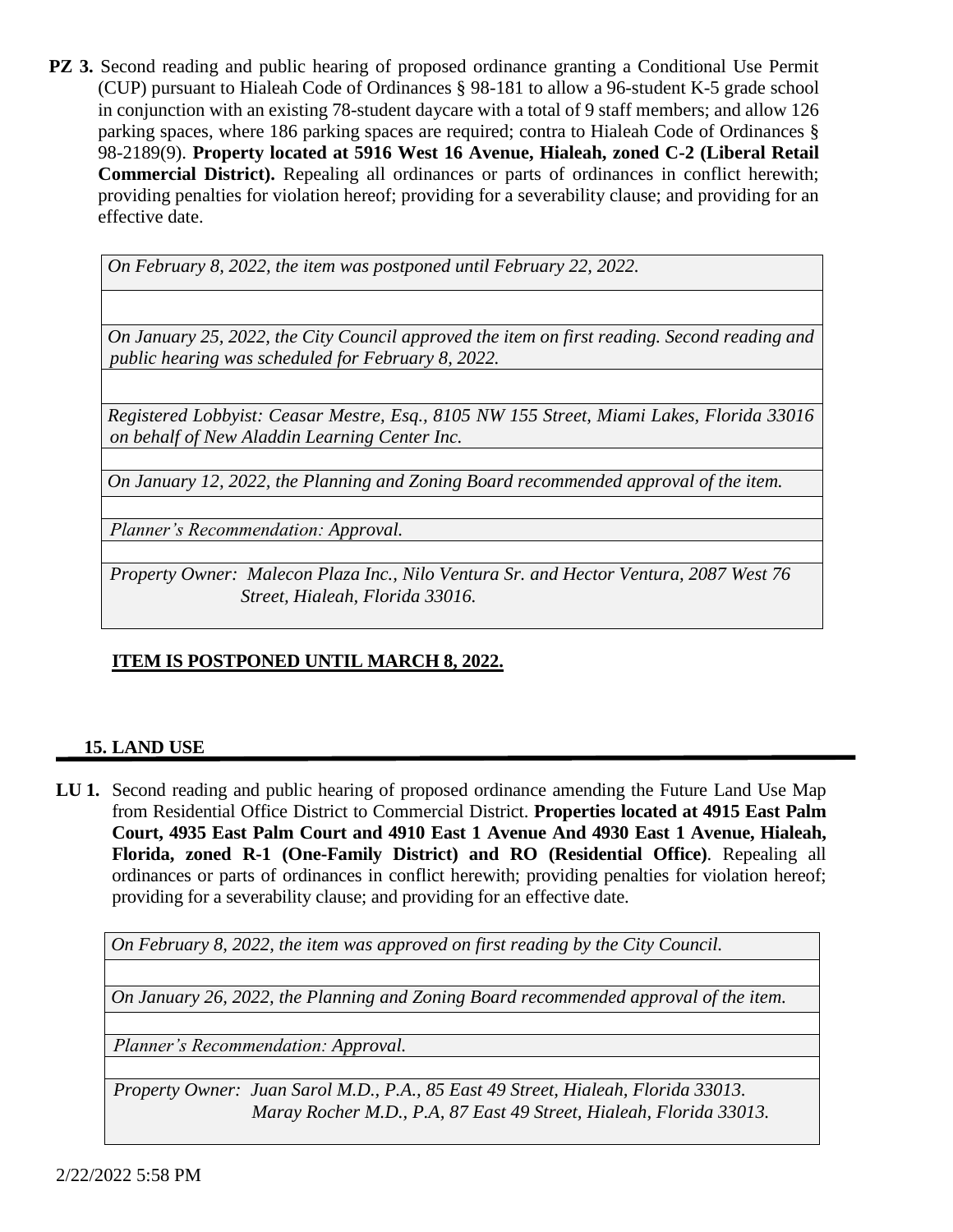**LU 2.** Second reading and public hearing of proposed ordinance amending the Future Land Use Map from Low Density Residential to Medium Density Residential. **Property located at 1451 West 29 Street, Hialeah, Hialeah,** zoned R-3-3 (Multiple-Family District). Repealing all ordinances or parts of ordinances in conflict herewith; providing penalties for violation hereof; providing for a severability clause; and providing for an effective date.

*On February 8, 2022, the City Council approved the item on first reading.*

*Registered Lobbyist: Javier L. Vazquez, Esq., 1450 Brickell Avenue, Suite 1900, Miami, Florida 33131, on behalf of 1450 W. 29th ST LLC.*

*On January 26, 2022, the Planning and Zoning Board recommended approval of the item.*

*Planner's Recommendation: Approval.* 

*Property Owner: Caparros 2011 Children's Trust, BRP1451, LLC, Arch III, LLC, and Rodriguez Family Capital Holdings, LLC, 16400 NW 59 Avenue, Miami Lakes Florida 33014.*

**LU 3.** Second reading and public hearing of proposed ordinance amending the Future Land Use Map from Low Density Residential to Medium Density Residential. **Property located at 541 East 22 Street, Hialeah, Hialeah,** zoned R-1 (One-Family District). Repealing all ordinances or parts of ordinances in conflict herewith; providing penalties for violation hereof; providing for a severability clause; and providing for an effective date.

*On February 8, 2022, the City Council approved the item on first reading.*

*On January 26, 2022, the Planning and Zoning Board recommended approval of the item.*

*Planner's Recommendation: Approval.*

*Property Owner: Ricardo J. Hernandez and Maria Hernandez, 14431 Harris Place, Miami Lakes Florida 33014.*

**LU 4.** Second reading and public hearing of proposed ordinance amending the Future Land Use Map from Residential Office District to Commercial District. **Property located at 301 East 49 Street, Hialeah, Hialeah,** zoned R-1 (One-Family District). Repealing all ordinances or parts of ordinances in conflict herewith; providing penalties for violation hereof; providing for a severability clause; and providing for an effective date.

*On February 8, 2022, the City Council approved the item on first reading.*

*On January 26, 2022, the Planning and Zoning Board recommended approval of the item.*

*Planner's Recommendation: Approval.*